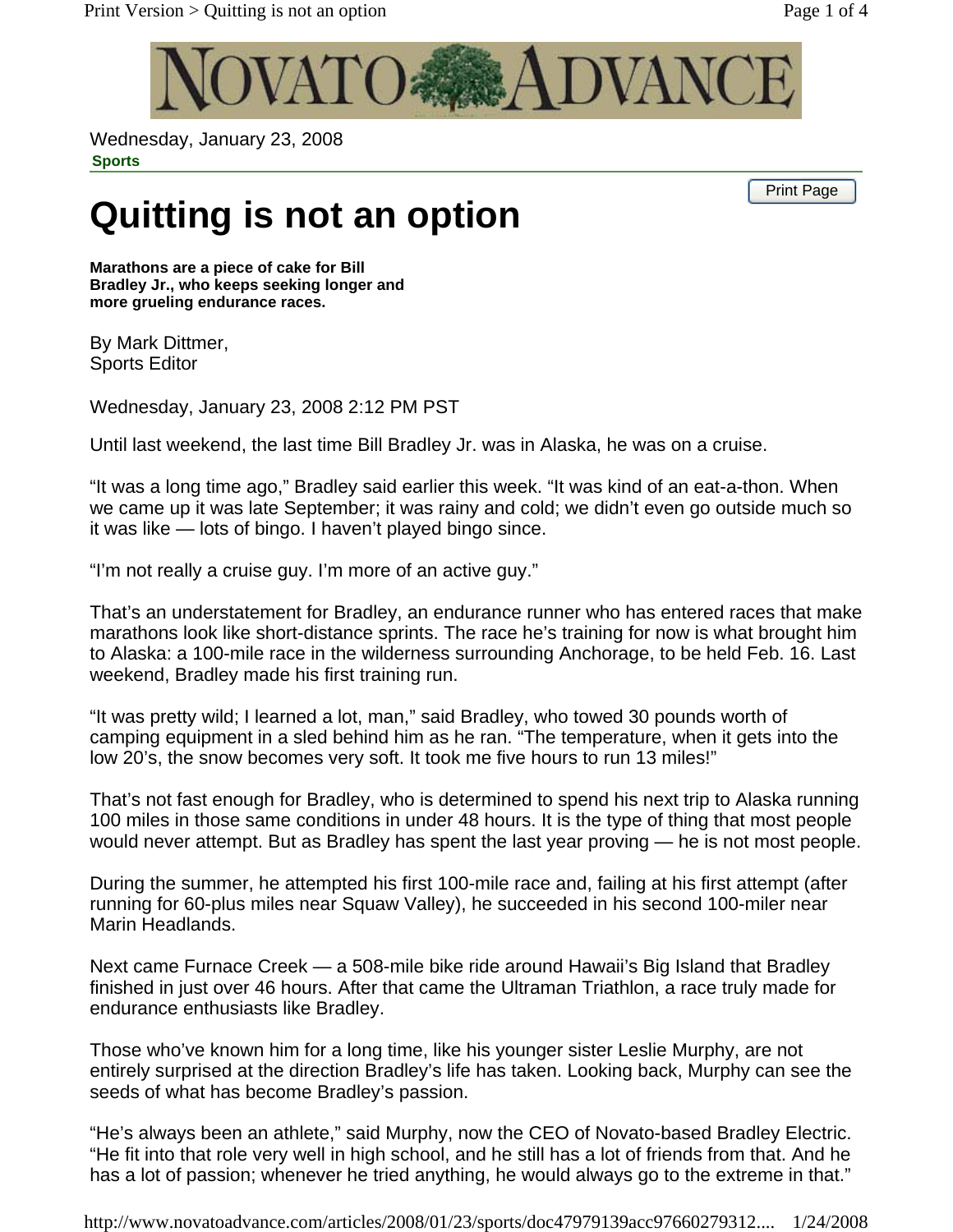During his 47 years, Bradley has found all sorts of passions to get lost in. Nearly 20 years ago, it was drinking that he did to an extreme. Soon he found healthier passions to pour himself into — business, for one. For a decade, he grew a chain of independent video stores, winning a Retailer of the Year recognition in 2001.

"I remember him deciding he was going to bowl," Murphy said. "He got lessons from a professional bowler, and tried to be a professional bowler."

"It doesn't matter what I do," Bradley said. "If I like it, I'm going to do it to excess."

Long-distance running has always appealed to Bradley; he has been doing marathons and triathlons for over a decade. But when his video store business failed, Bradley found that he could run races that gave new definition to the term "long-distance."

"I had done seven Ironmans and lots of half-ironmans," Bradley said. (An Ironman is a triathlon composed of a 2.4-mile swim, a 112-mile bike ride and a 26.2-mile run.) "Literally I felt in a rut with that. When you do something epic, it's usually your first time doing it. When I ran my first half-Ironman, I was crying coming down to the finish."

Around three years ago, around the same time that his business was failing, Bradley read Dean Karnazes' book Ultra-Marathon Man. The book changed Bradley's outlook.

"When I did stuff before, literally people thought I was crazy," Bradley said. "Now, since that book came out, it's cool to be crazy."

Bradley has set out to follow in Karnazes' many footsteps. Karnazes has earned a measure of fame for his endurance exploits — and Bradley's itinerary for the upcoming year includes many of the endurance races that Karnazes has already run.

After the 100-mile race in Alaska, Bradley is set to run the 200-mile Providian Relay from Calistoga to Santa Cruz in April. Most run the 200-mile race as part of a relay team, but Karnazes has famously run it solo several times, and Bradley would like to duplicate that feat.

Then in June, Bradley hopes to enter the Race Across America (RAAM) — a bike race which, as the name suggests, starts on one side of America (Oceanside, Calif.) and ends on the other (at the Boardwalk in Atlantic City, N.J.).

And if all goes well, the RAAM would be followed by the Badwater Ultramarathon — a 135 mile run through Death Valley in the middle of July (with temperatures sometimes reaching 120 Fahrenheit) that starts at sea level and ends up by Mt. Whitney at 8,000 feet.

The thought of all these races sounds like too much for one person to handle. But that is, in part, what makes them so appealing to Bradley.

"In all my past races I've had crews," said Bradley, his mind now focused on the Alaska race. "This is unsupported; this will be the first time I haven't had a crew following me in a van, giving me food and water.

"But that's when I know it's going to be epic — it's the unknown. When you don't know if you're going to make it. Then when you do, you're on the top (of all your troubles.)"

At the events Bradley races in, there are others who share his determination to push their bodies to the limit. But even among endurance athletes, Bradley is unusual. When he biked the Furnace Creek 508, he made quite an impression on Ruben Flores — an endurance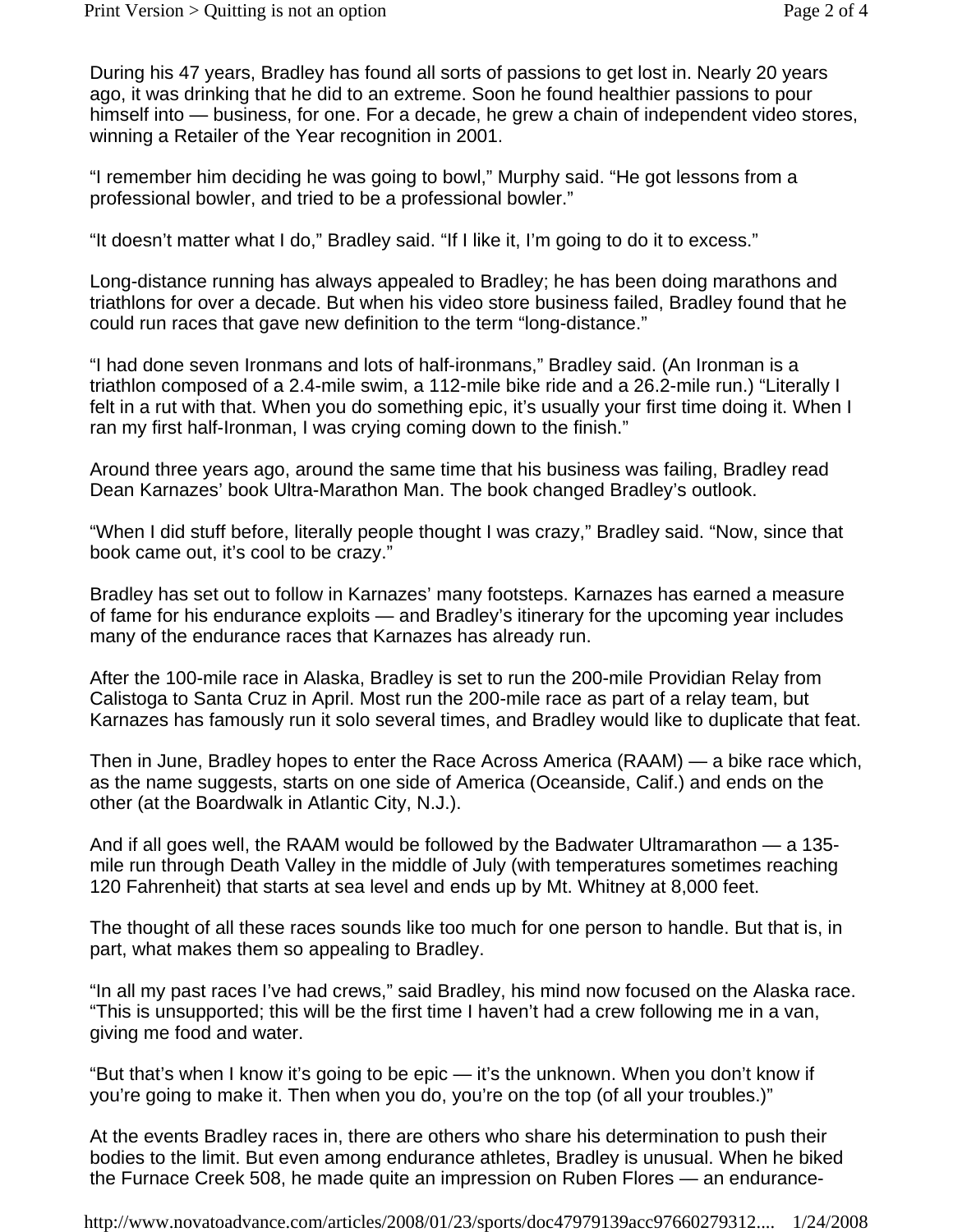runner in his own right who served on Bradley's crew.

"He's not like any other endurance athlete I've ever met," Flores said. "Most endurance athletes are extremely detailed, all the way down to what toothpicks they used. Bill was the exact opposite. His plan was: 'Show up, and give it all you've got.'

"The other guys on the crew had these Excel spreadsheets ready to chart his fuel intake and his water. They said, 'Let us have your plan so we can keep track.' He said, 'I don't have a plan.'

Perhaps if Bradley stopped to make a detailed plan, he might stop and realize what he's getting himself into. He seems to prefer to approach each race with a bit of spontanaeity like the time he ran a 50-mile race on one day's notice.

That urge to try new things, to try something without knowing he will succeed, helps explain the schedule he has created for himself this year.

"When you hear of his schedule, there's no way anybody would want to try to do all of these in the same year," Flores said. "People take five years to get ready for (races like the Furnace Creek 508). He's like, 'Well I heard about this guy doing it, so I thought I'd give it a try.'"

In that respect, Bradley is the opposite of almost every other endurance athlete. On the other hand, in his positive attitude, he is exactly like other endurance athletes.

"I always try to keep saying positive stuff in my head," Bradley said. "You cannot afford to have a negative thought."

So Bradley overcomes adversity. During the night, between 3 and 6 in the morning, his mind drifts toward sleep — according to Flores, at two different times during the Furnace Creek 508, he fell asleep while riding the bike. "His eyes were open, and he was going straight, but he was asleep on the bike."

He overcomes mechanical failures — a broken pedal during the Ultraman Championships didn't stop him, and he rode the final 13 miles on a single pedal.

He hopes that what he does can be an inspiration to others — that he might inspire others to do whatever it is that they find epic in their lives. He has no plans of stopping, of slowing down — his vision of retirement would involve, he says, a lot of mountain-climbing.

"Quitting is not an option," he said. "Period. If quitting is not an option, in the back of your mind, that's one less decision you have to make out there."